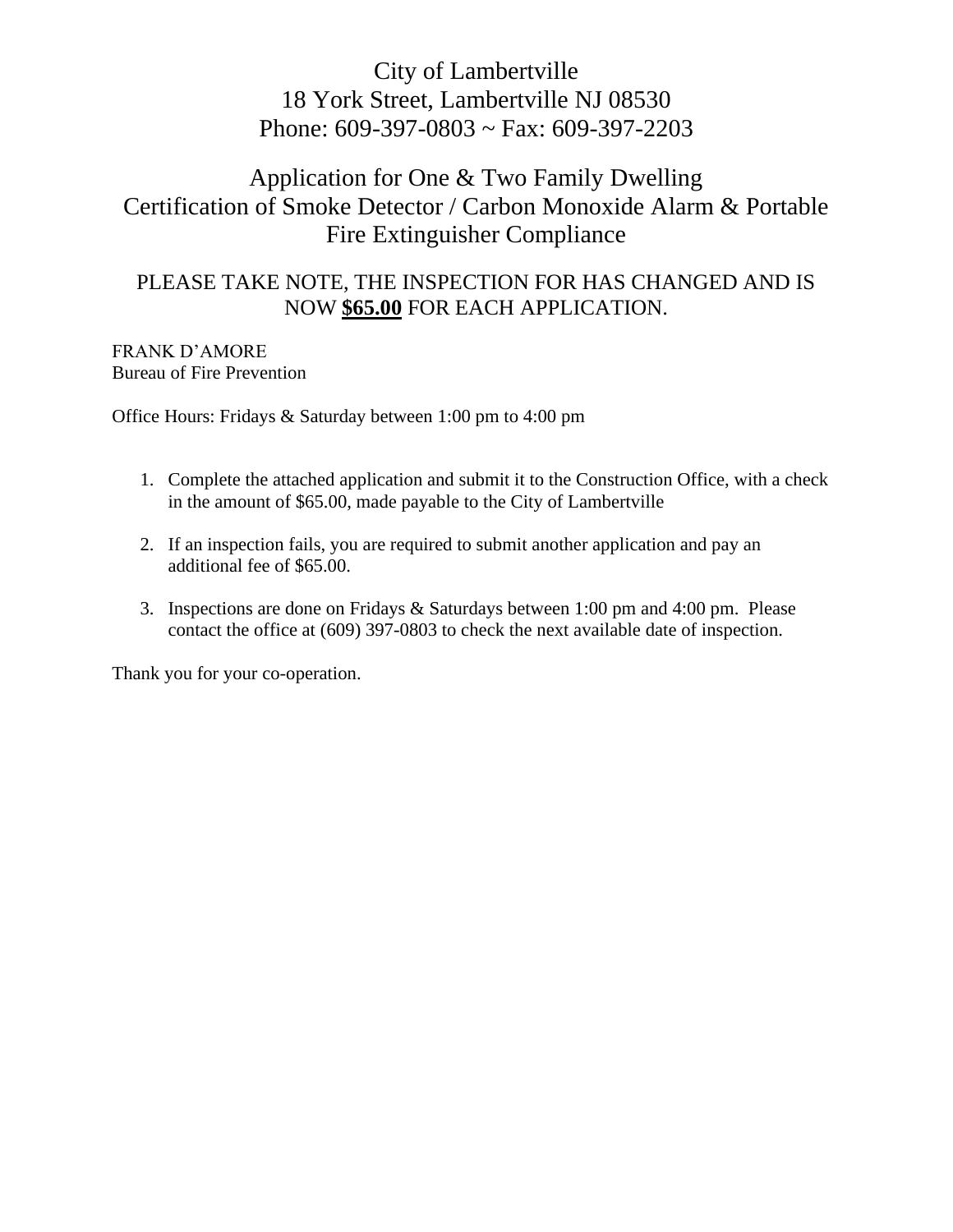# City of Lambertville 18 York Street, Lambertville NJ 08530 Phone: 609-397-0803 ~ Fax: 609-397-2203

# Application for One & Two Family Dwelling Certification of Smoke Detector / Carbon Monoxide Alarm & Portable Fire Extinguisher Compliance

| <b>Office Use Only:</b>                                               | Scheduled Inspection Date: ________________                                                                                                                                                  |
|-----------------------------------------------------------------------|----------------------------------------------------------------------------------------------------------------------------------------------------------------------------------------------|
| <u> 1989 - Johann Stoff, amerikansk politiker (* 1908)</u>            | Effective Immediately $-$ All battery smoke detectors must be the 10-year sealed battery units.<br>No other detectors other than those listed on the sheet attached will be approved.        |
|                                                                       |                                                                                                                                                                                              |
|                                                                       | Property Owner: __________________________________Owner's Phone Number______________________________                                                                                         |
|                                                                       |                                                                                                                                                                                              |
|                                                                       |                                                                                                                                                                                              |
|                                                                       |                                                                                                                                                                                              |
|                                                                       | the dwelling at the above referenced location. I further certify that this dwelling has smoke detector(s)<br>and carbon monoxide detector(s) installed and in working order as stated below: |
| Number of Stories in Dwelling: __________ Basement: _____Yes ______No |                                                                                                                                                                                              |

| Applicant's Signature: | Jate |
|------------------------|------|
|------------------------|------|

#### **CARBON MONOXIDE ALARMS OR DETECTORS**

A carbon monoxide alarm or detector should be centrally located outside each separate sleeping area in the immediate vicinity of the bedrooms. Where bedrooms are separated and the audibility of the alarm impaired, more than one unit could be needed. Each alarm or detector should be installed within